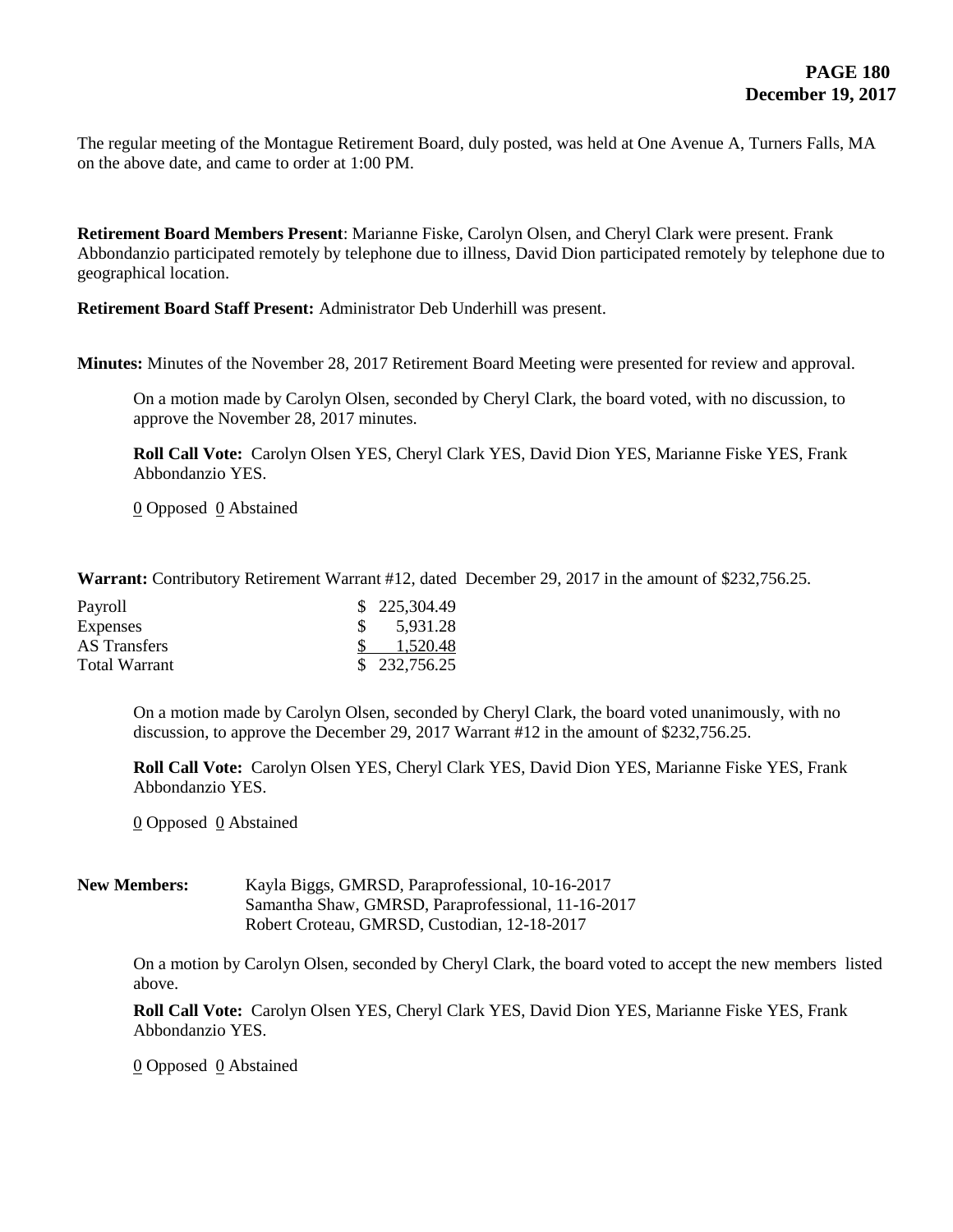## **Administrator Report:**

Administrator Deb Underhill discussed the following issues:

- a. Due to the settlement of two union contracts, the school (GMRSD) had 2 pay periods that included retro pay for FY17 & FY18. This pay needs to be separated out from regular pay and posted to the pay periods that the retro pay was earned. This will also result in several retirements from the school during this time period to have to be recalculated.
- b. Annual interest on accumulated deductions was posted prior to all of the previous years' deductions being posted for several years, back to 2012. This has caused problems with transfers and refunds. Administrator Deb Underhill created a large spreadsheet to compute the correct interest for all of these prior years, and corrected the interest in the PTG Accumulated Deduction screen for all members affected, mostly GMRSD & MHA employees.
- c. Filing issues Deb Underhill requested help cleaning out and removing old files and documents to allow for more filing space. Additionally, broken hanging file folders need to be replaced, and one file cabinet drawer is malfunctioning. At the May 2017 board meeting, the board approved payment to Marianne Fiske in the amount of \$25 per hour to come in and assist with these issues.

**3(8)c Liability & Transfer**: Natalie (Gardner) Spatcher, GMRSD, 4/25/2011-7/31/2012, transfer to Greenfield Retirement System, 1 year, 2 months, 19 days creditable service.

On a motion made by Carolyn Olsen, seconded by Cheryl Clark, the board voted unanimously, with no discussion, to approve the transfer to Greenfield Retirement System, and accept creditable service liability for Natalie (Gardner) Spatcher, GMRSD, 4/25/2011-7/31/2012, 1 year, 2 months, 19 days creditable service.

**Roll Call Vote:** Carolyn Olsen YES, Cheryl Clark YES, David Dion YES, Marianne Fiske YES, Frank Abbondanzio YES.

0 Opposed 0 Abstained

**Buy Back:** Joshua Hoffman, TWN, Police, would like to buy back his part-time service 3/3/2011-11/28/2012, 1 year 9 months.

On a motion made by Carolyn Olsen, seconded by Cheryl Clark, the board voted unanimously, with no discussion, to approve the buyback of 1 year, 9 months creditable service for Joshua Hoffman.

**Roll Call Vote:** Carolyn Olsen YES, Cheryl Clark YES, David Dion YES, Marianne Fiske YES, Frank Abbondanzio YES.

 $\underline{0}$  Opposed  $\underline{0}$  Abstained

**Review Letters of interest for 5th Board Member for term 2/1/2018 – 1/31/2021:** Board Members reviewed letters of interest for this position from William Cardaropoli and Marianne Fiske. It was determined that Mr. Cardaropoli has no retirement system experience other than being a member, and Ms. Fiske has substantial experience both as an administrator and board member.

On a motion by Carolyn Olsen, seconded by Cheryl Clark, the board voted unanimously to appoint Marianne Fiske as the  $5<sup>th</sup>$  Board Member for a 3 year term,  $2/1/2018-1/31/2021$ .

**Roll Call Vote:** Carolyn Olsen YES, Cheryl Clark YES, David Dion YES, Marianne Fiske YES, Frank Abbondanzio YES.

0 Opposed 0 Abstained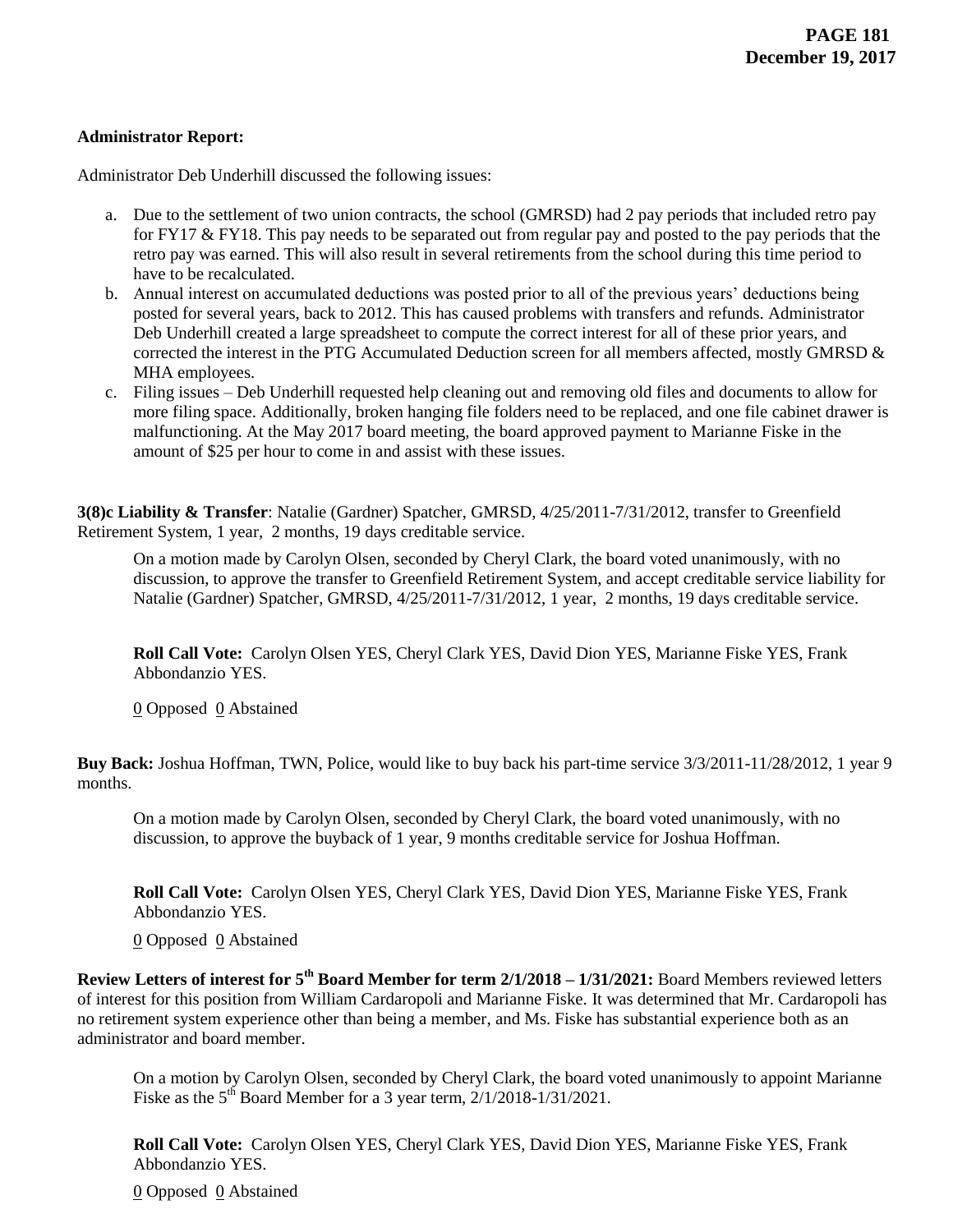**PTG Contract Renewal:** Review and approve a 5 year contract amendment for software support and hosting services for 5 years, December 31, 2017 through December 31, 2022.

Discussion: David Dion asked what the percentage of the yearly increase is. Administrator Deb Underhill calculated it to be a 4% increase each year for 5 years.

On a motion made by Carolyn Olsen, seconded by Cheryl Clark, the board voted unanimously to approve a new 5 year contract with Pension Technology Group, December 31, 2017 – December 31, 2022.

**Roll Call Vote:** Carolyn Olsen YES, Cheryl Clark YES, David Dion YES, Marianne Fiske YES, Frank Abbondanzio YES.

 $\underline{0}$  Opposed  $\underline{0}$  Abstained

**Review Disability Medical Panel Results:** Medical Panel results for Michael Little's Accidental Disability application has been received from PERAC. The Medical Panel found unanimously that Mr. Little's injury is likely to be permanent, that he is incapable of performing the essential duties of his job, and that the incapacity is the natural and proximate result of the personal injury sustained on the job as claimed by Mr. Little in his Accidental Disability Application.

On a motion by Carolyn Olsen, seconded by Cheryl Clark, the board voted as follows to approve the Accidental Disability Application from Michael Little:

| <b>Roll Call Vote:</b> |                  |
|------------------------|------------------|
| Marianne Fiske         | YES              |
| Carolyn Olsen          | YES              |
| Frank Abbondanzio      | YES              |
| Cheryl Clark           | YES              |
| David Dion             | <b>ABSTAINED</b> |

Next meeting: **Tuesday January 23, 2018 @ 1 pm.**

Adjourned 1:30 PM